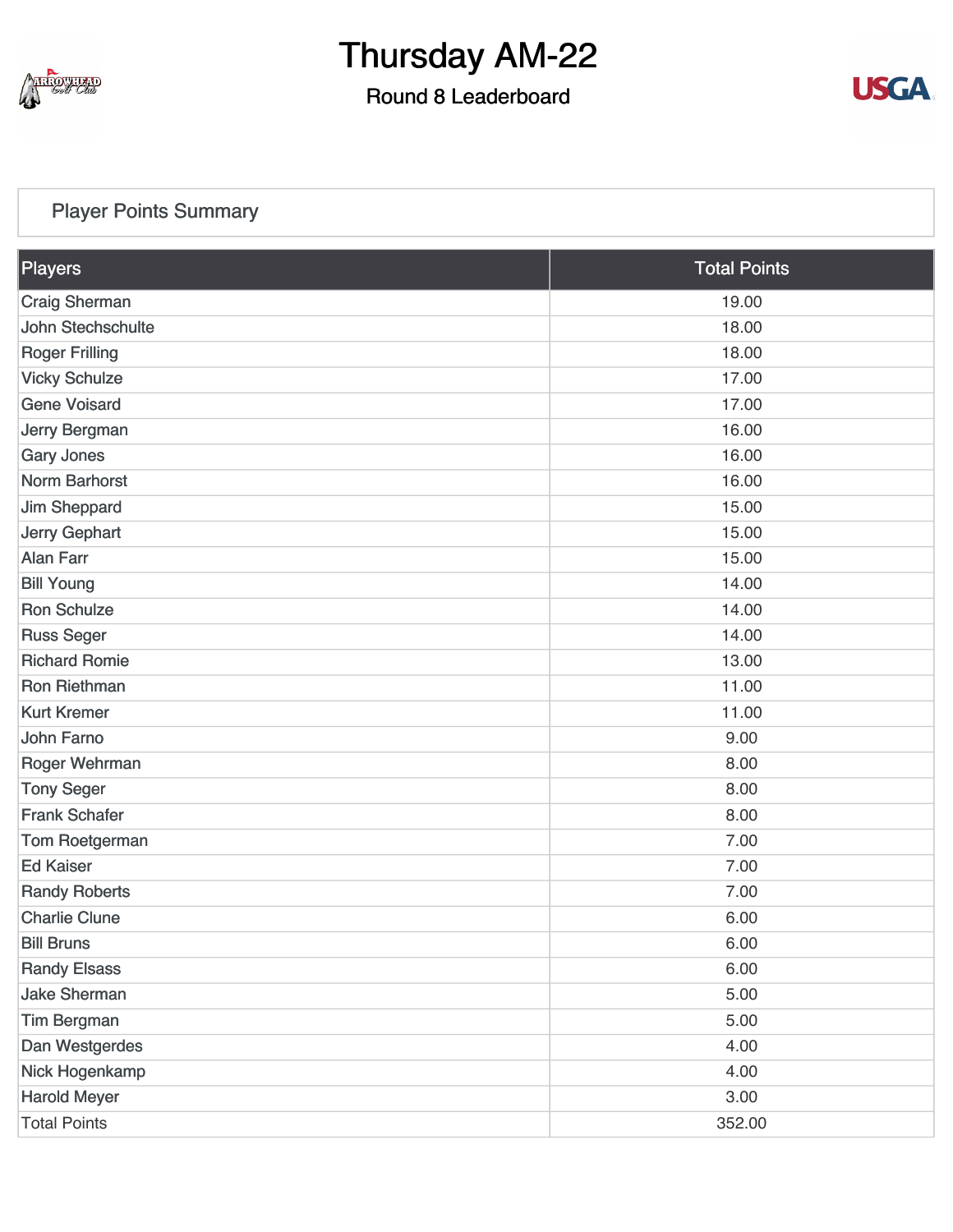

## Round 8 Leaderboard



### [Team Points Summary](https://static.golfgenius.com/v2tournaments/team_points?league_id=8234394788888061414&round_id=8404776582727607687)

| $\overline{\textrm{Teams}}$ | <b>Total Points</b> |  |
|-----------------------------|---------------------|--|
| Joe & Jerry                 | 34.00               |  |
| <b>Romie Sporting Goods</b> | 31.00               |  |
| Ron & Vicky                 | 31.00               |  |
| <b>Covid Kings</b>          | 27.00               |  |
| <b>Gilbert Station</b>      | 26.00               |  |
| Ab-Normal                   | 24.00               |  |
| <b>Packer Backers</b>       | 24.00               |  |
| Tom-Rog                     | 23.00               |  |
| F & E                       | 21.00               |  |
| <b>Buff &amp; Nuff</b>      | 20.00               |  |
| <b>Newport Jets</b>         | 20.00               |  |
| Ron-Ed                      | 18.00               |  |
| <b>Bill &amp; Harold</b>    | 17.00               |  |
| Frank - Jake                | 13.00               |  |
| <b>Lake Rats</b>            | 13.00               |  |
| <b>Car Quest</b>            | 10.00               |  |
| <b>Total Points</b>         | 352.00              |  |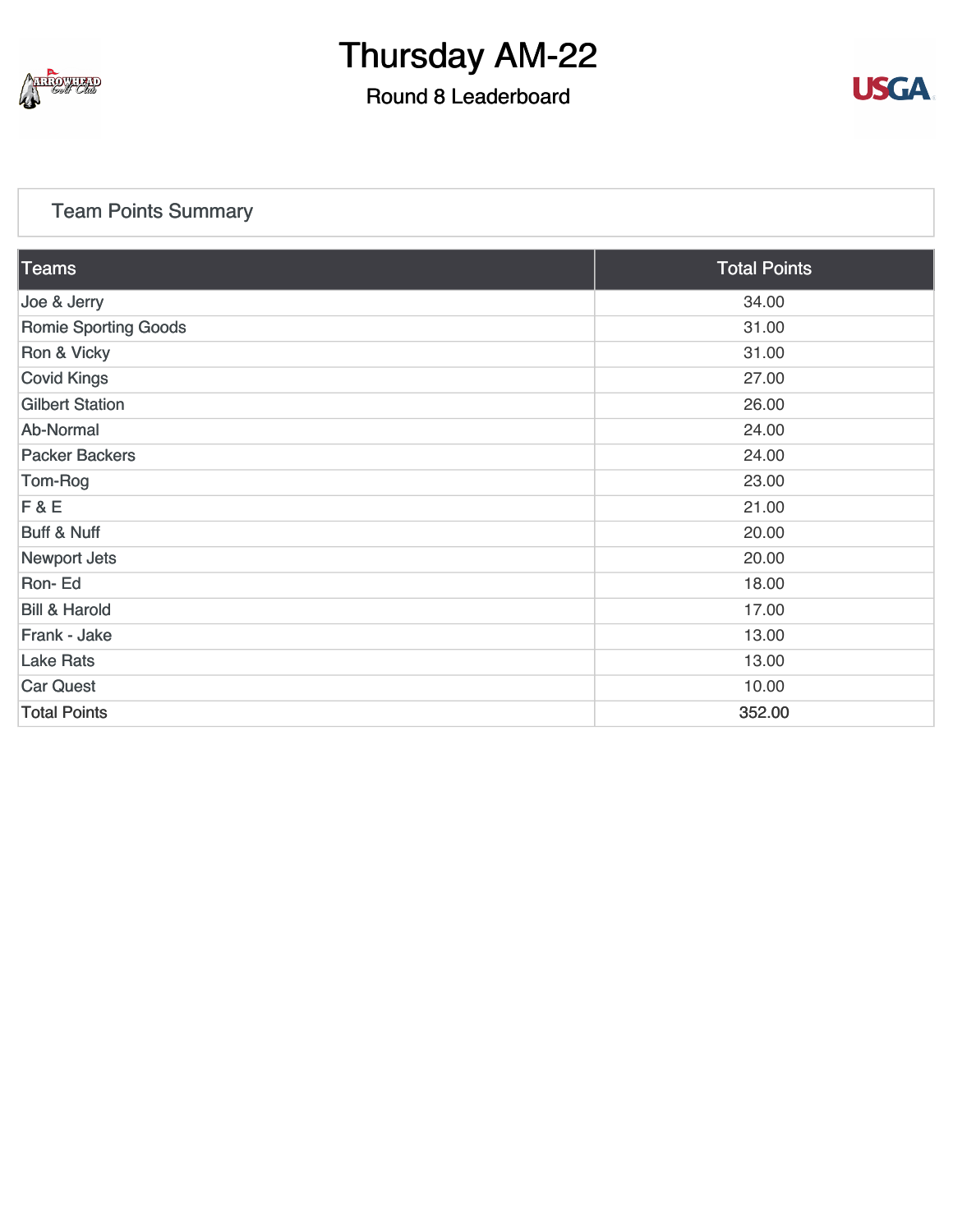

## Round 8 Leaderboard



## [League Play - Thursday AM](https://static.golfgenius.com/v2tournaments/8404788234537674037?called_from=&round_index=8)

| <b>Points</b>                         | Player                                       | Match                                  | Player                                |       |  |
|---------------------------------------|----------------------------------------------|----------------------------------------|---------------------------------------|-------|--|
| 17.00                                 | <b>Packer Backers (Gene Voisard)</b>         | 5 & 3                                  | Newport Jets (Tim Bergman)            |       |  |
| 7.00                                  | <b>Packer Backers (Randy Roberts)</b>        | 1 up                                   | <b>Newport Jets (Jerry Gephart)</b>   |       |  |
| 18.00                                 | <b>Romie Sporting Goods (Roger Frilling)</b> | 3 & 2                                  | Lake Rats (Nick Hogenkamp)            |       |  |
| 13.00                                 | <b>Romie Sporting Goods (Richard Romie)</b>  | 2 up                                   | Lake Rats (John Farno)                | 9.00  |  |
| 7.00                                  | Ron-Ed (Ed Kaiser)                           | 2 up                                   | <b>Gilbert Station (Jim Sheppard)</b> | 15.00 |  |
| 11.00                                 | Ron-Ed (Ron Riethman)                        | <b>Tied</b>                            | <b>Gilbert Station (Kurt Kremer)</b>  | 11.00 |  |
| 14.00                                 | Ron & Vicky (Ron Schulze)                    | 1 up                                   | Frank - Jake (Frank Schafer)          | 8.00  |  |
| 17.00                                 | Ron & Vicky (Vicky Schulze)                  | 3 & 1                                  | Frank - Jake (Jake Sherman)           | 5.00  |  |
| 7.00                                  | Tom-Rog (Tom Roetgerman)                     | 3 & 2<br>F & E (Alan Farr)             |                                       | 15.00 |  |
| 16.00                                 | <b>Tom-Rog (Gary Jones)</b>                  | 3 & 2<br>F & E (Randy Elsass)          |                                       | 6.00  |  |
| 3.00                                  | Bill & Harold (Harold Meyer)                 | 4 & 3                                  | <b>Covid Kings (Craig Sherman)</b>    |       |  |
| 14.00                                 | <b>Bill &amp; Harold (Bill Young)</b>        | 281<br><b>Covid Kings (Tony Seger)</b> |                                       | 8.00  |  |
| 18.00                                 | Joe & Jerry (John Stechschulte)              | 4 & 2<br>Car Quest (Dan Westgerdes)    |                                       | 4.00  |  |
| 16.00                                 | Joe & Jerry (Jerry Bergman)                  | 281<br>Car Quest (Charlie Clune)       |                                       | 6.00  |  |
| 16.00                                 | Ab-Normal (Norm Barhorst)                    | 3 & 2<br>Buff & Nuff (Bill Bruns)      |                                       | 6.00  |  |
| 8.00                                  | Ab-Normal (Roger Wehrman)                    | 1 up                                   | <b>Buff &amp; Nuff (Russ Seger)</b>   | 14.00 |  |
| <b>Total Points Allocated: 352.00</b> |                                              |                                        |                                       |       |  |